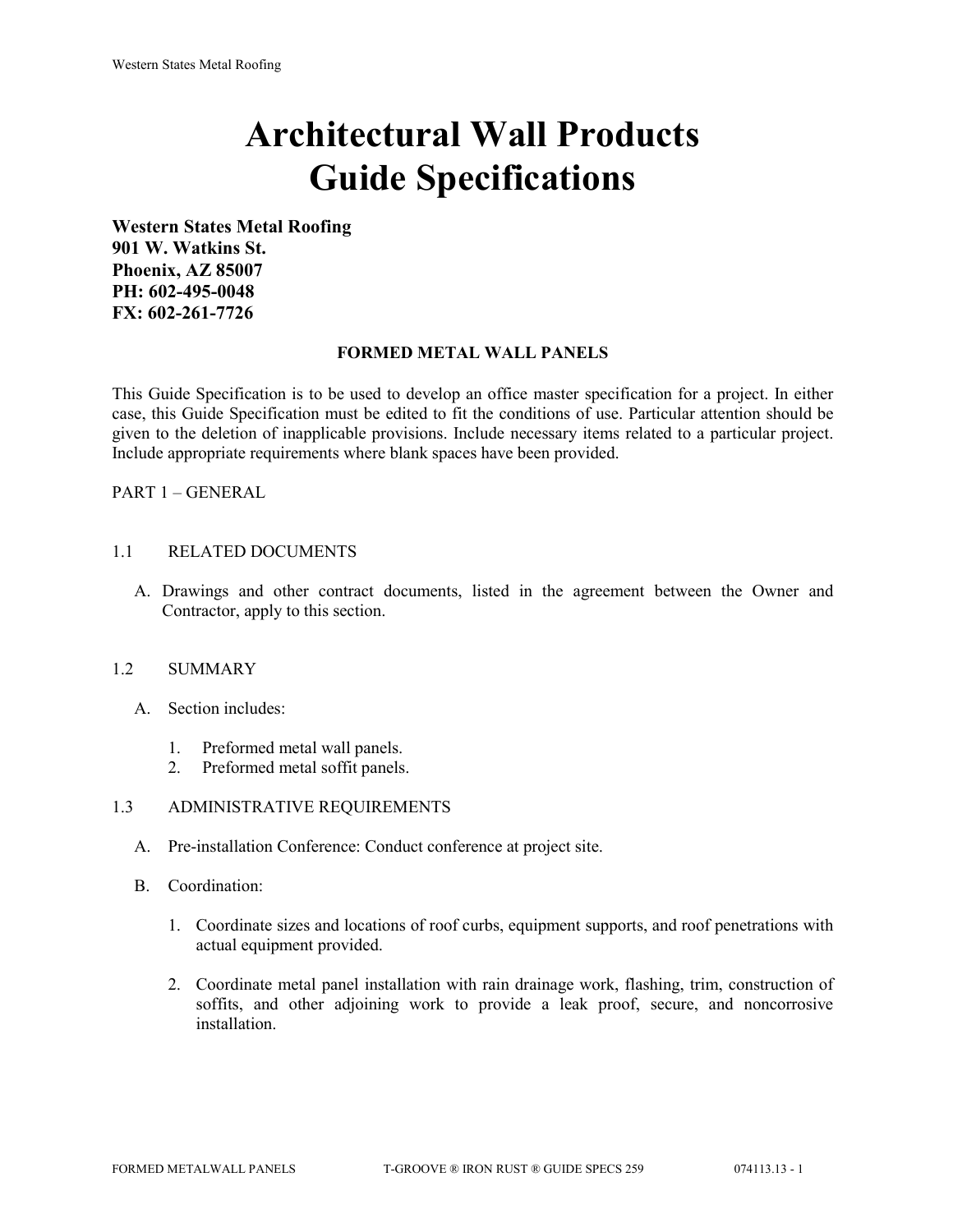## 1.4 SUBMITTALS

- A. Product Data:
	- 1. Include construction details, material descriptions, dimensions of individual components and profiles and finishes for each type of panel and accessory.
- B. Shop Drawings:
	- 1. Include fabrication and installation layouts of metal panels; details of edge conditions, joints, panel profiles, corners, anchorages, attachment system, trim, flashings, closures, accessories and special details.
	- 2. Accessories: Include details of the flashing, trim, and anchorage systems, at a scale of not less than 1-1/2 inches per 12 inches.
- C. Samples:
	- 1. Metal Panels: 12 inches long by actual panel width. Include fasteners, closures, and other metal panel accessories.
- D. Qualification Data: For Installer.
- E. Product Test Reports: For each product, for tests performed by a qualified testing agency.
- F. Filed quality control reports.
- G. Sample Warranties: For special warranties
- 1.5 QUALITY ASSURANCE
	- A. Installer Qualifications: An entity that employs installers and supervisors who have a minimum of 3 years' experience in the installation of metal roof / wall panels.
	- B. Mockups: Build mockup; to verify selections made under sample submittals and to demonstrate aesthetic effects and set quality standards for fabrication and installation.
- 1.6 DELIVERY, STORAGE AND HANDLING
	- A. Deliver components, metal panels and other manufactured items so as not to be damaged or deformed. Package metal panels for protection during transportation and handling.
	- B. Store metal panels in a manner to prevent bending, warping, twisting and surface damage.
	- C. Stack metal panels horizontally on platforms or pallets, covered with suitable weather tight and ventilated covering. Store metal panels to ensure dryness with positive slope for drainage of water. Do not store metal panels in contact with other materials that might cause staining, denting or other surface damage.
	- D. Retain strippable protective covering on metal panels during installation.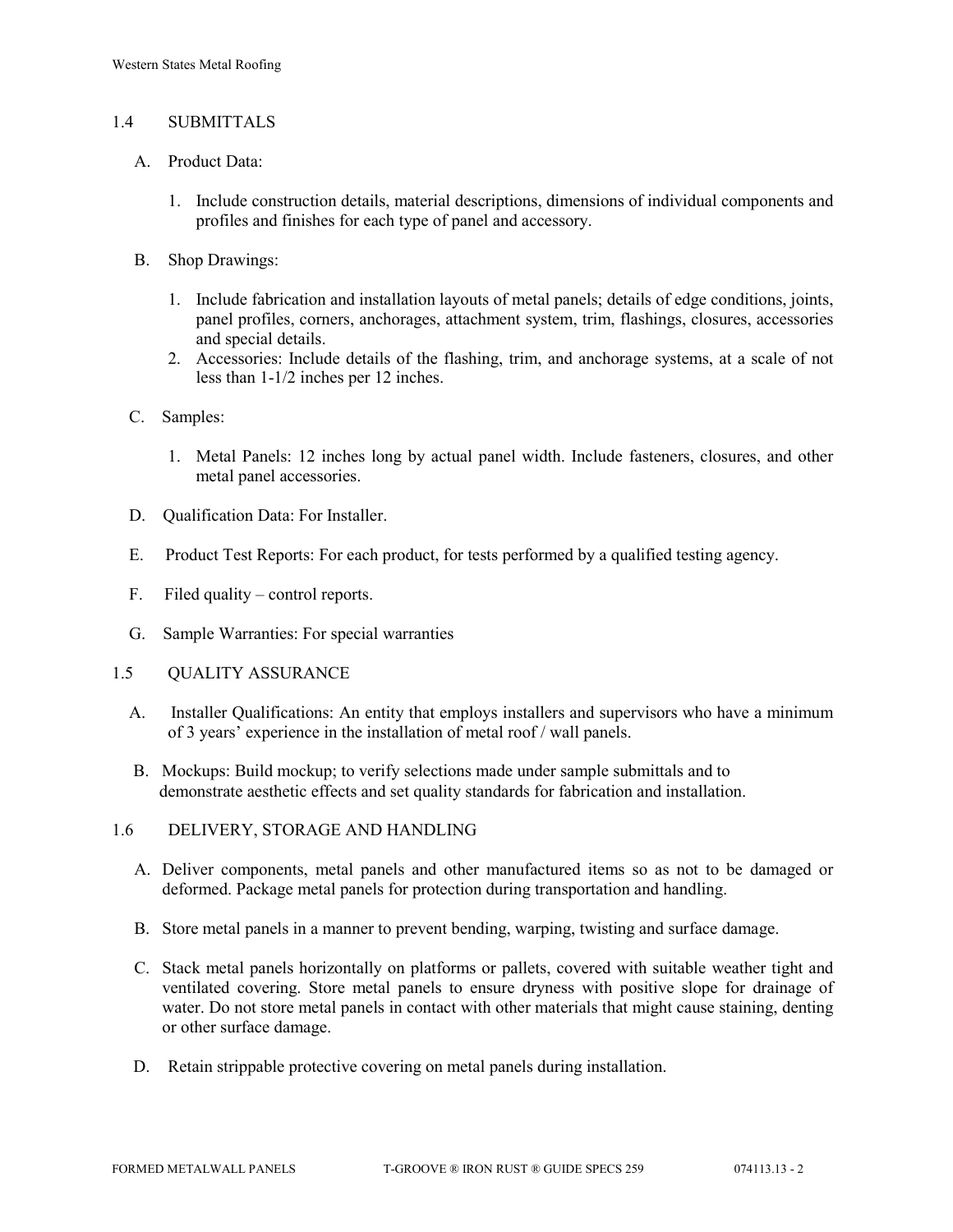## 1.7 FIELD CONDITIONS

A. Weather Limitations: Proceed with installation only when existing and forecasted weather conditions permit assembly of metal panels to be performed according to manufacturers' written instructions and warranty requirements.

## 1.8 WARRANTY

- A. MANUFACTURER'S PRODUCT WARRANTY
	- 1. Manufacturer's standard coating performance warranty, as available for specified installation and environmental conditions. (Contact a WSMR Representative to determine actual warranty criteria)

## B. CONTRACTORS WARRANTY

1. Warrant panels, flashings, sealants, fasteners, and accessories against defective materials and/ or workmanship, to remain watertight and weatherproof with normal usage for two (2) years following Project Substantial Completion date.

# PART 2 – PRODUCTS

# 2.1 MANUFACTURER

 A. Western States Decking, Inc., DBA - Western States Metal Roofing, 901 W. Watkins St., Phoenix, AZ 85007; Ph: (877) 787-5467, Fax: (602) 261-7726.

Email: [sales@paintedrustedroofing.com](mailto:sales@paintedrustedroofing.com) Website: [www.paintedrustedroofing.com](http://www.paintedrustedroofing.com/)

B. Substitutions: In accordance with contract documents.

# 2.2 METAL WALL PANELS

- A. Flush- Profile: Formed with vertical panel edges and a flat pan between panel edges; with flush joint between panels.
	- 1. Panel Designation: T-Groove ® Panel
	- 2. ASTM A653 Galvanized G-90 Minimum
		- a. Nominal Thickness: [26 Gauge]
		- b. Exterior Finish Available In: Cool Tech ® SMP (Siliconized Modified Polyester)

#### i. Iron Rust ®

3. Grade of Steel:

a. 26 Gauge – Grade 80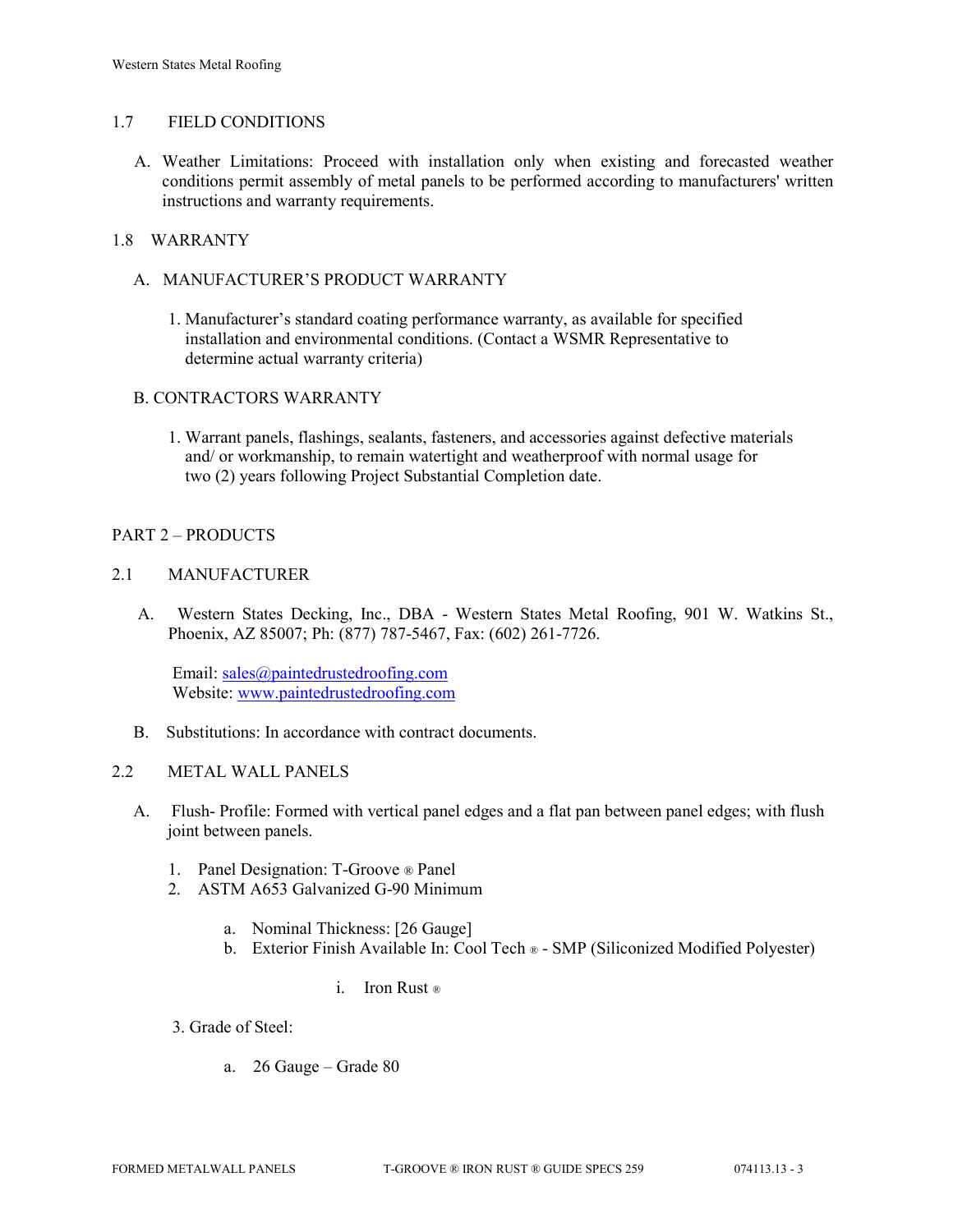- 4. Panel Width: [**8 inches**] [**10 inches**] [**12 inches**] [**16 inches**] **[18 inches].**
	- a. Can do custom width up to 24 inches
- 5. Panel Height: Nominal 1.0 inch

# 2.3 ACCESSORIES

- A. Self-Adhering, High- Temperature Underlayment: Provide self-adhering, cold applied, sheet underlayment, a minimum of 30 mils thick, specifically designed to withstand high metal temperatures beneath metal roofing. Provide primer when recommended by underlayment manufacturer.
	- 1. Thermal Stability: Stable after testing at 220 deg F; ASTM D 1970.
	- 2. Low- Temperature Flexibility: Passes after testing at minus 20 deg F; ASTM D 1970.
- B. Miscellaneous Metal Sub framing and Furring: ASTM C 645; cold formed, metallic- coated steel sheet, ASTM A 653/ A 653M, G90 coating designation or ASTM A 792/ A 792M, Class AZ55 aluminum- zinc alloy coating designation unless otherwise indicated. Provide manufacture's standard sections as required for support and alignment of metal panel system.
- C. Panel accessories: Provide components required for a complete, weather tight panel system including trim, clips, flashings, sealants, gaskets, fillers, closure strips, and similar items. Match material and finish of metal panels unless otherwise indicated.
	- 1. Closures: Provide closures at eaves and ridges, fabricated of same metal as metal panels.
	- 2. Backing Plates; Provide metal backing plates at panel end splices, fabricated from material recommended by manufacturer.
	- 3. Closure Strips: Closed-cell, expanded, cellular, rubber or cross linked, polyolefin-foam or closed-cell laminated polyethylene; minimum I -inch-thick, flexible closure strips; cut or pre-molded to match metal panel profile. Provide closure strips where indicated or necessary to ensure weather tight construction.
- D. Flashing and Trim: Provide flashing and trim formed from same material as metal panels as required to seal against weather and to provide finished appearance. Finish flashing and trim with same finish systems adjacent metal panels.
- E. Panel Fasteners: Self-tapping screws designed to withstand design loads. Provide EPDM or PVC sealing washers for exposed fasteners.
- F. Panel Sealants: Provide sealant type recommended by manufacturers that are compatible with panel materials, are non-staining and do not damage panel finish.
- G. Metal Protection: When dissimilar metals contact each other or corrosive substrates, protect against galvanic.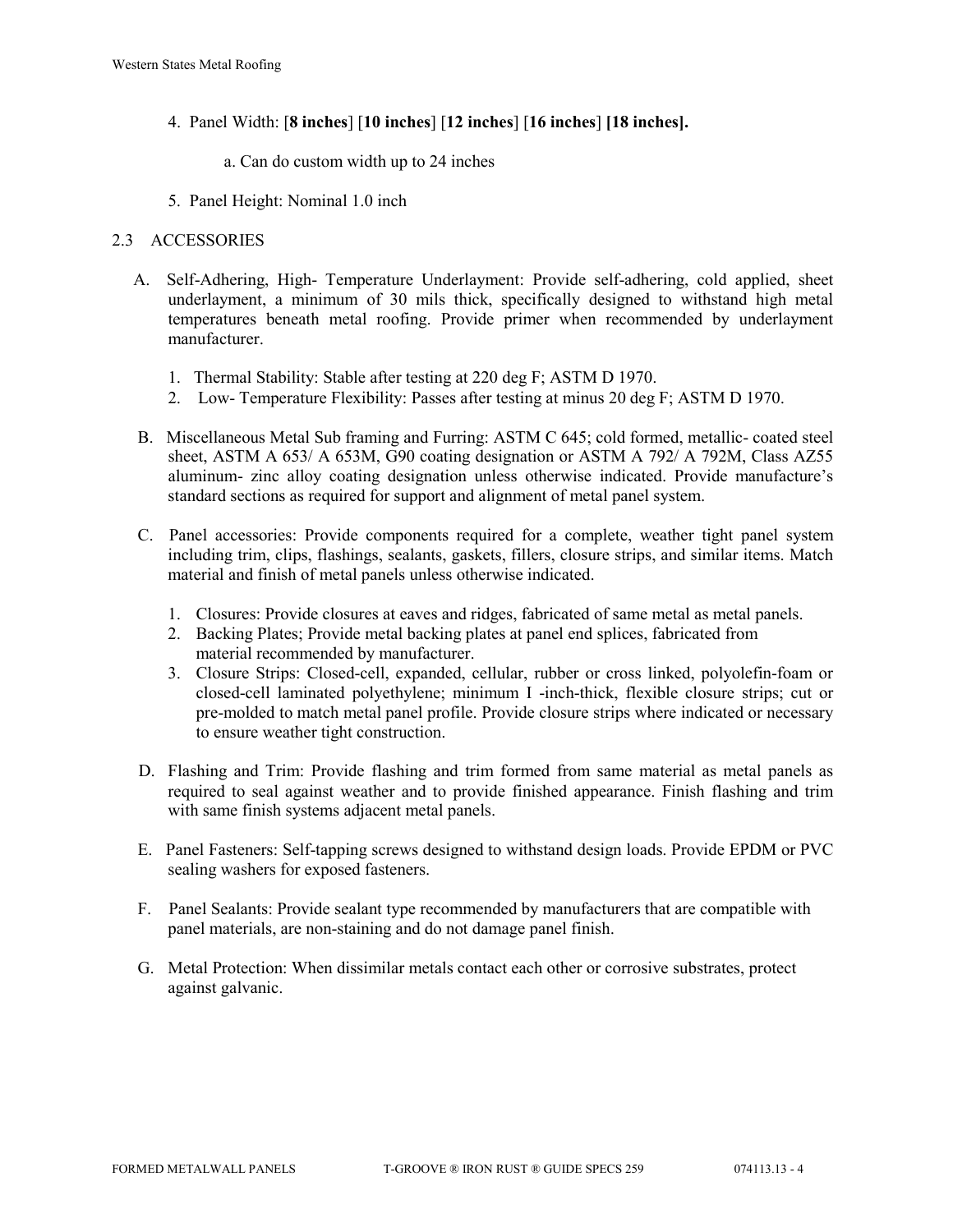# 2.4 FABRICATION

- A. General: Fabricate and finish metal panels and accessories at the factory, by manufacturer's standard procedures and processes, as necessary to fulfill indicated performance requirements demonstrated by laboratory testing. Comply with indicated profiles and with dimensional and structural requirements.
- B. Provide panel profile, including major ribs and intermediate stiffening ribs, if any, for full length of panel.
- C. Sheet Metal Flashing and Trim: Fabricate flashing and trim to comply with manufacturer's recommendations and recommendation in SMACNA's "Architectural Sheet Metal Manual" that apply to design, dimensions, metal, and other characteristics of item indicated.

## 2.5 FINISHES

- A. Protect mechanical and painted finishes on exposed surfaces from damage by applying a strippable, temporary protective covering before shipping.
- B. Appearance of Finished Work: Variations in appearance of abutting or adjacent pieces are acceptable if they are within one- half of the range of approved Samples. Noticeable variations in same piece are unacceptable. Variations in appearance of other components are acceptable if they are within the range of approved Samples and are assembled or installed to minimize contrast.
- C. Steel Panels Finish:
	- 1. Exterior Finish: Western States Metal Roofing, Iron Rust ®, SMP Paint System, consisting of  $0.15 - 0.30$  mil primer with  $0.70 - 0.90$  base coat and a  $0.10 - 0.50$  mil print coat. Dry film thickness per ASTM D1400.
	- 2. Interior Finish: Standard Polyester backer finish consisting of 0.15 0.25 mil primer coat and a  $0.30 - 0.40$  backer coat with a minimum total dry film thickness of  $0.45 - 0.65$  mil.

# PART 3- EXECUTION

#### 3.1 EXAMINATION

- A. Examine substrates, area, and conditions, with installer present, for compliance with requirements for installation tolerances, metal panel supports, and other conditions affecting performance of the work.
	- 1. Examine wall framing to verify that girths, angles, channels, studs, and other structural panel support members and anchorage have been installed within alignment tolerance required by metal wall panel manufacturer.
	- 2. Examine solid roof sheathing to verify that sheathing joints are supported by framing or blocking and that installation is within flatness tolerances required by metal roof panel manufacture.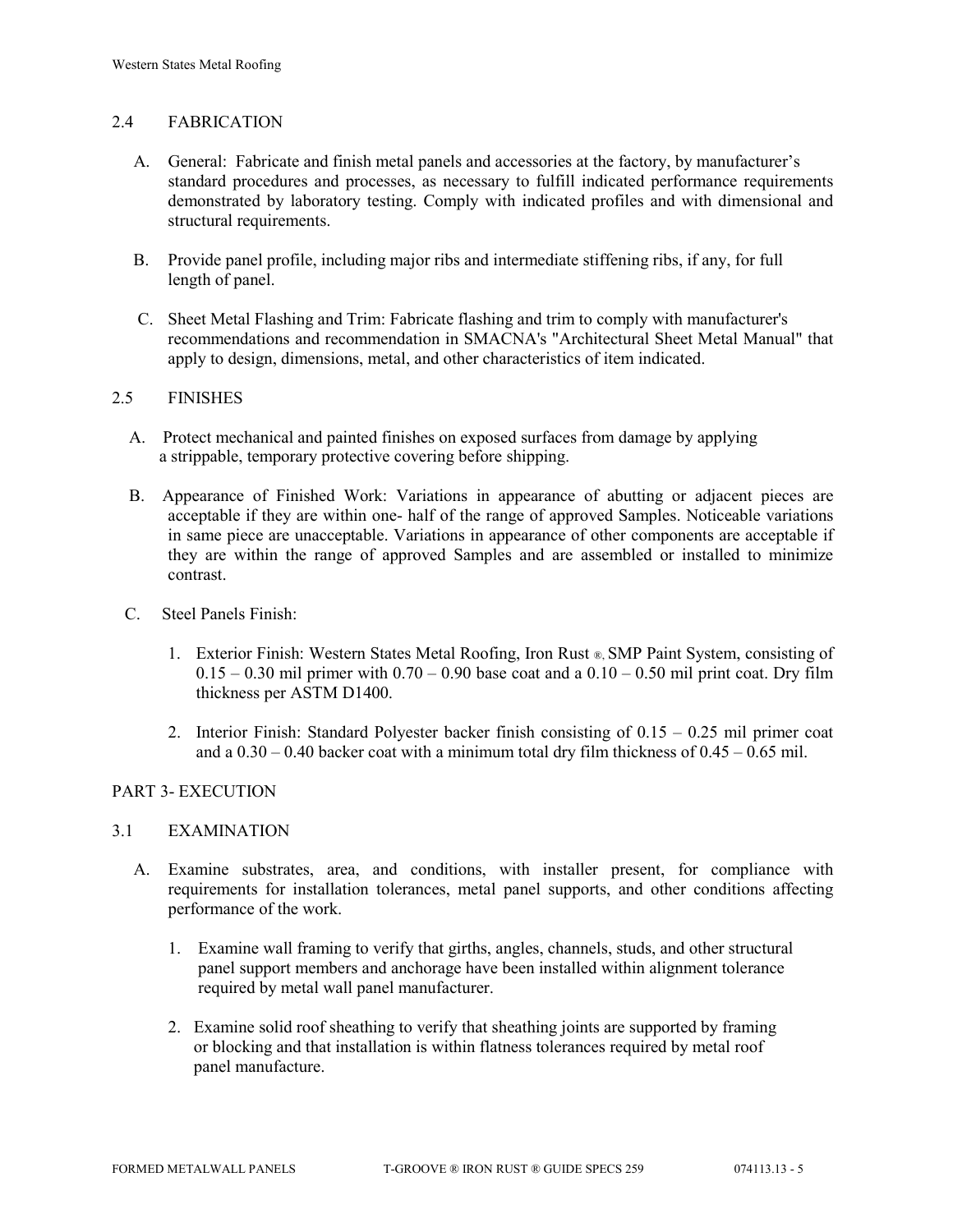- a. Verify that air or water-resistive barriers have been installed over sheathing or backing substrate to prevent air infiltration or water penetration.
- B. Examine roughing-in for components and systems penetrating metal panels to verify actual locations of penetrations relative to seam locations of metal panels before installation.
- C. Proceed with installation only after unsatisfactory conditions have been corrected.

# 3.2 PREPARATION

 A. Miscellaneous Supports; Install sub framing, furring and other miscellaneous panel support members and anchorage according to ASTM C 754 and metal panel manufacturer's written recommendations.

## 3.3 UNDERLAYMENT INSTALLATION

- A. Self- Adhering Sheet Underlayment: Apply primer if required by manufacturer. Comply with temperature restrictions of underlayment manufacturer for installation. Apply at locations indicated on Drawings, wrinkle free, in shingle fashion to shed water, and with end laps of not less than 6 inches staggered 24 inches between courses. Overlap side edges not less than 3- ½ inches. Roll laps with roller. Cover underlayment within 14 days.
- B. Felt Underlayment: Apply at locations indicated [below] [on drawings], in shingle fashion to shed water. And with lapped joints of not less than 2 inches.
	- 1. Apply over the entire roof surface.
	- 2. Apply on roof not covered by self- adhering sheet underlayment. Lap over edges of self adhering sheet underlayment not less than 3 inches, in shingle fashion to shed water.
- C. Slip Sheet: Apply slip sheet over underlayment before installing metal roof panels.
- D. Flashings: Install flashings to cover underlayment to comply with requirements specified in Section 076200 "Sheet Metal Flashing and Trim."

## 3.4 METAL PANEL INSTALLATION

- A. General: Install metal panels according to manufacturer's written instructions in orientation, sizes, and locations indicated. Install panels perpendicular to supports unless otherwise indicated. Anchor metal panels and other components of the work securely in place, with provisions for thermal and structural movement.
	- 1. Shim or otherwise plumb substrates receiving metal panels.
	- 2. Flash and seal metal panels at perimeter of all openings. Fasten with self-tapping screws. do not begin installation until air or water- resistive barriers and flashings that are concealed by metal panels are installed.
	- 3. Install screw fasteners in predrilled holes.
	- 4. Locate and space fastenings in uniform vertical and horizontal alignment.
	- 5. Install flashing and trim as metal panel work proceeds.
	- 6. Locate panel splices over, but not attached to, structural supports. Stagger panel splices and end laps to avoid a four – panel lap splice condition.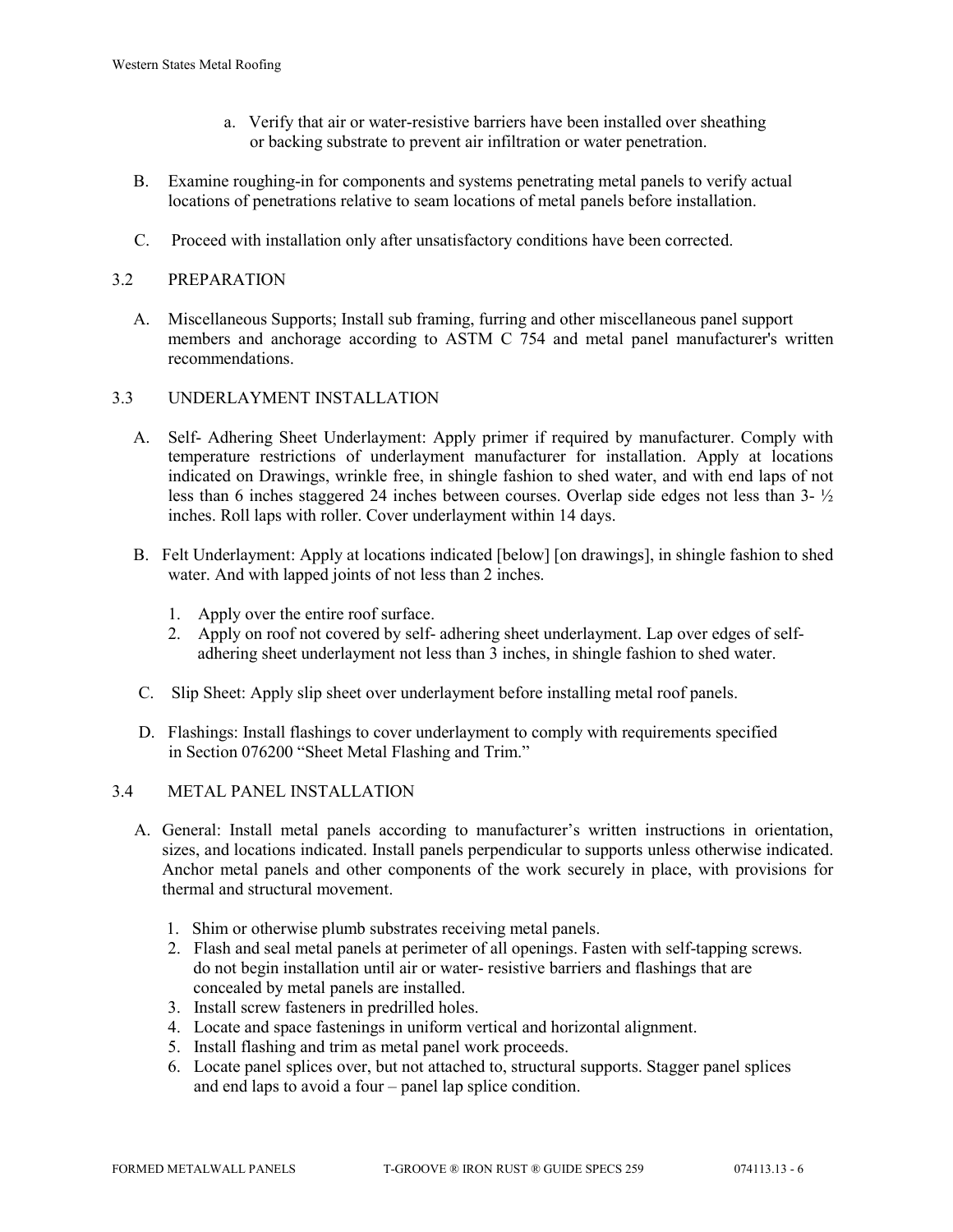- 7. Align bottoms of metal panels and fasten with blind rivets, bolts, or self- tapping screws. Fasten flashings and trim around openings and similar elements with self-tapping screws.
- 8. Provide weather tight escutcheons for pipe—and conduit- penetrating panels.
- B. Fasteners:
	- 1. Steel Panels: Use galvanized steel fasteners.
- C. Metal Protection: When dissimilar metals contact each other or corrosive substrates, protect against galvanic action.
- D. Lap-Seam Metal Panels: Fasten metal panels to supports with fasteners at each lapped joint at location and spacing recommended by manufacturer.
	- 1. Lap ribbed or fluted sheets one full rib. Apply panels and associated items true to line for neat and weather tight enclosure.
	- 2. Provide metal backed washers under heads of exposed fasteners bearing on weather side of metal panels.
	- 3. Locate and space exposed fasteners in uniform vertical and horizontal alignment. Use proper tools to obtain controlled uniform compression for positive seal without rupture of washer.
	- 4. Install screw fasteners with power tools having controlled torque adjusted to compress Washer tightly without damage to washer, screw threads or panels. Install screws in predrilled holes.
	- 5. Flash and seal pans with weather closures at perimeter of all openings.
- E. Accessory Installation: install accessories with positive anchorage to building and weather tight Mounting, and provide for thermal expansion. Coordinate installation with flashings and other components.
	- 1. Install components, required for a complete metal panel system including trim, copings, corners, seam covers, flashings, sealants, gaskets, fillers, closure strips and similar items. Provide types indicated by metal wall panel manufacturer; or, if not indicated, provide types recommended by metal panel manufacturer.
- F. Flashing and Trim: Comply with performance requirements manufacturer's written installation instructions, and SMACNA's "Architectural Sheet Metal Manual." Provide concealed fasteners where possible, and set units true to line and level. Install work with laps, joints and seams that are permanently watertight.
	- 1. Install exposed flashing and trim that is without buckling and tool marks, and that is true to line and levels indicated, with exposed edges folded back to form hems. Install sheet metal flashing and trim to fit substrates and achieve waterproof performance.
	- 2. Expansion Provisions: Provide for thermal expansion of exposed flashing and trim. Space movement joint at a maximum of 10 feet with no joints allowed within 24 inches of corner or intersection. Where lapped expansion provisions cannot be used or would not be sufficiently waterproof, form expansion joints of intermeshing hooked flanges, not less than 1 inch deep, filled with mastic sealant (concealed within joints).